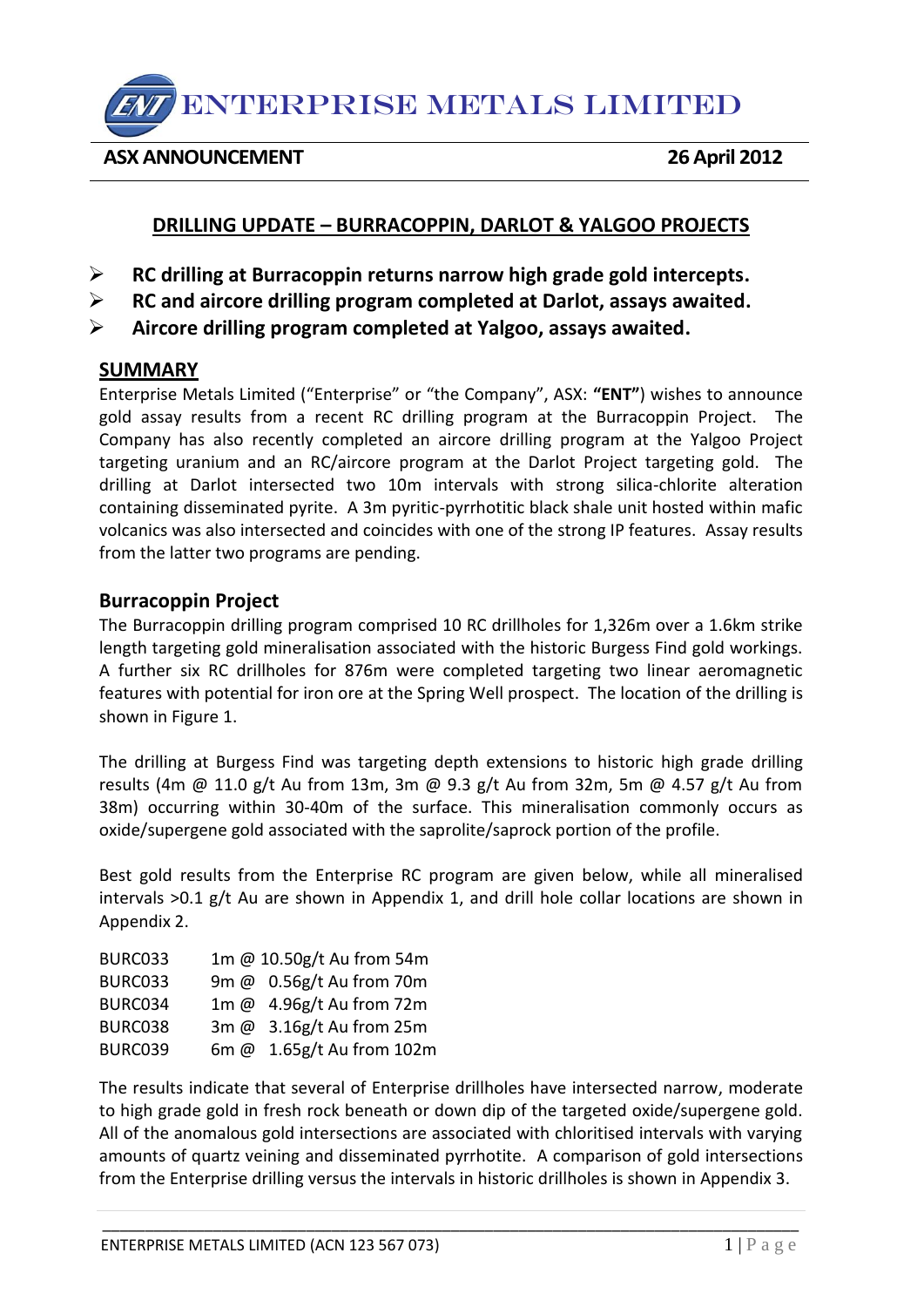

To date, the RC drilling targeting gold mineralisation has focussed on the eastern margin of a large complex aeromagnetic feature in the centre of E70/3637, see Figure 1. The drillhole locations have been sited on a combination of previous drillhole results, soil geochemistry and geophysical/structural features. However, only 3km of the entire 15km eastern margin of the large complex aeromagnetic feature has been tested. Further evaluation of this eastern margin is required.

No drilling, modern or historic, has been undertaken on the western margin of the aeromagnetic feature, which is masked by transported cover making surface sampling ineffective. The detailed aeromagnetic survey completed by Enterprise in 2010 has identified several structural targets along the western margin warranting further investigation and possible drill testing.

The RC drilling at the Spring Well prospect was targeting two strong linear magnetic features, the western feature being associated with sub-cropping banded iron formation (BIF) in granitic/gneissic lithologies, see Figure 1. The drilling intersected several narrow BIF units within "magnetic" mafic gneiss, which explains the magnetic features, however no DSO iron ore was encountered.



**Figure 1: Burracoppin Project, RC Drilling Location over Aeromagnetic Image**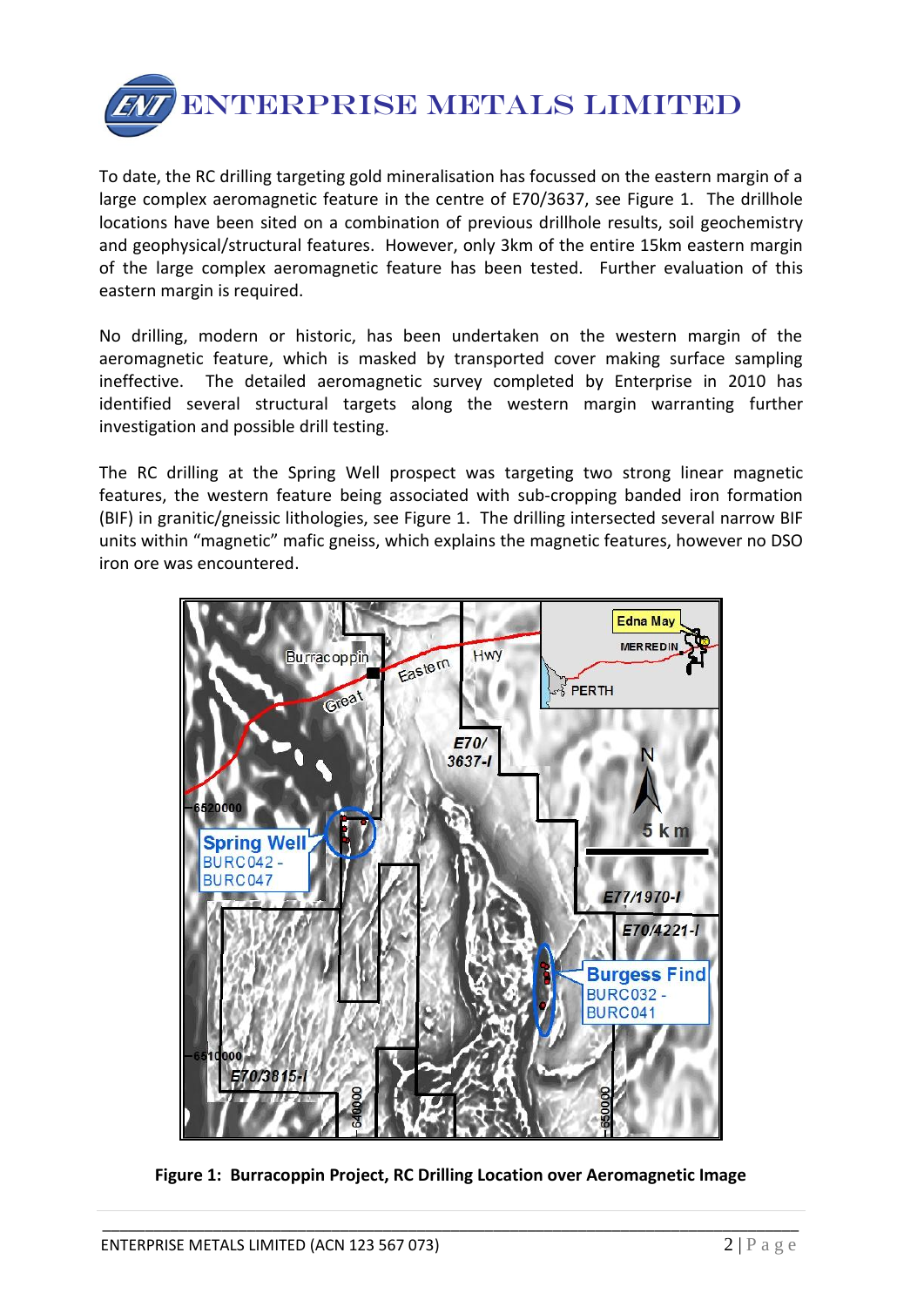

## **Darlot Project**

A 14 hole RC program for 2,333m and a 63 hole aircore program for 1,721m were completed at the Darlot Project on the  $23<sup>rd</sup>$  of April, see Figure 2. The RC drilling was targeting chargeable IP features down dip and beneath known gold mineralisation at the Withers Find and Little Yanbo workings. Previous drilling has intersected supergene gold in the saprolite zone, however this mineralisation is essentially untested by deeper drilling.

The drilling at Little Yanbo intersected two 10m intervals with strong silica-chlorite alteration containing disseminated pyrite. A 3m pyritic-pyrrhotitic black shale unit hosted within mafic volcanics was also intersected and coincides with one of the strong IP features. All assay results are pending.

Four regional aircore traverses were completed east of the main Withers Find-Little Yanbo mineralised shear corridor targeting possible parallel shears identified in aeromagnetic data. Numerous holes intersected quartz veining associated with mafic lithologies, while minor shearing was observed in several holes. All assay results pending.

#### **Yalgoo Project**

An aircore drilling program comprising 115 holes for 6,366m was completed at the Mucca Burna prospect west of Yalgoo on the  $21<sup>st</sup>$  of April, see Figure 2. The drilling was targeting calcrete (up to 418 ppm in rockchip samples) and possible sandstone hosted uranium mineralisation associated with large palaeodrainage channels identified in the airborne radiometric survey.

Downhole geophysical gamma logging is currently being completed and 24 samples with elevated uranium values (>25eU ppm) from a handheld spectrometer have been submitted for analysis. All assay results are pending.

9M Ryon

**Dermot Ryan Managing Director**

*Contact:* 

*Telephone: 08 9436 9200 Facsimile: 08 9436 9299 Email: admin@enterprisemetals.com.au*

*The information in this announcement that relates to Exploration Results has been compiled by Mr Dermot Ryan, who is a Fellow of the Australian Institute of Geoscientists, and a full time employee of geological consultancy Xserv Pty Ltd. Mr Ryan*  has sufficient relevant experience in the techniques being reported and styles of mineralisation and types of deposit under *consideration, and in the activity he is undertaking, to qualify as a Competent Person as defined in the 2004 Edition of the "Australian Code for Reporting of Exploration Results, Mineral Resources and Ore Reserves" (the JORC Code), and consents to the inclusion of the information in the form and context in which it appears*.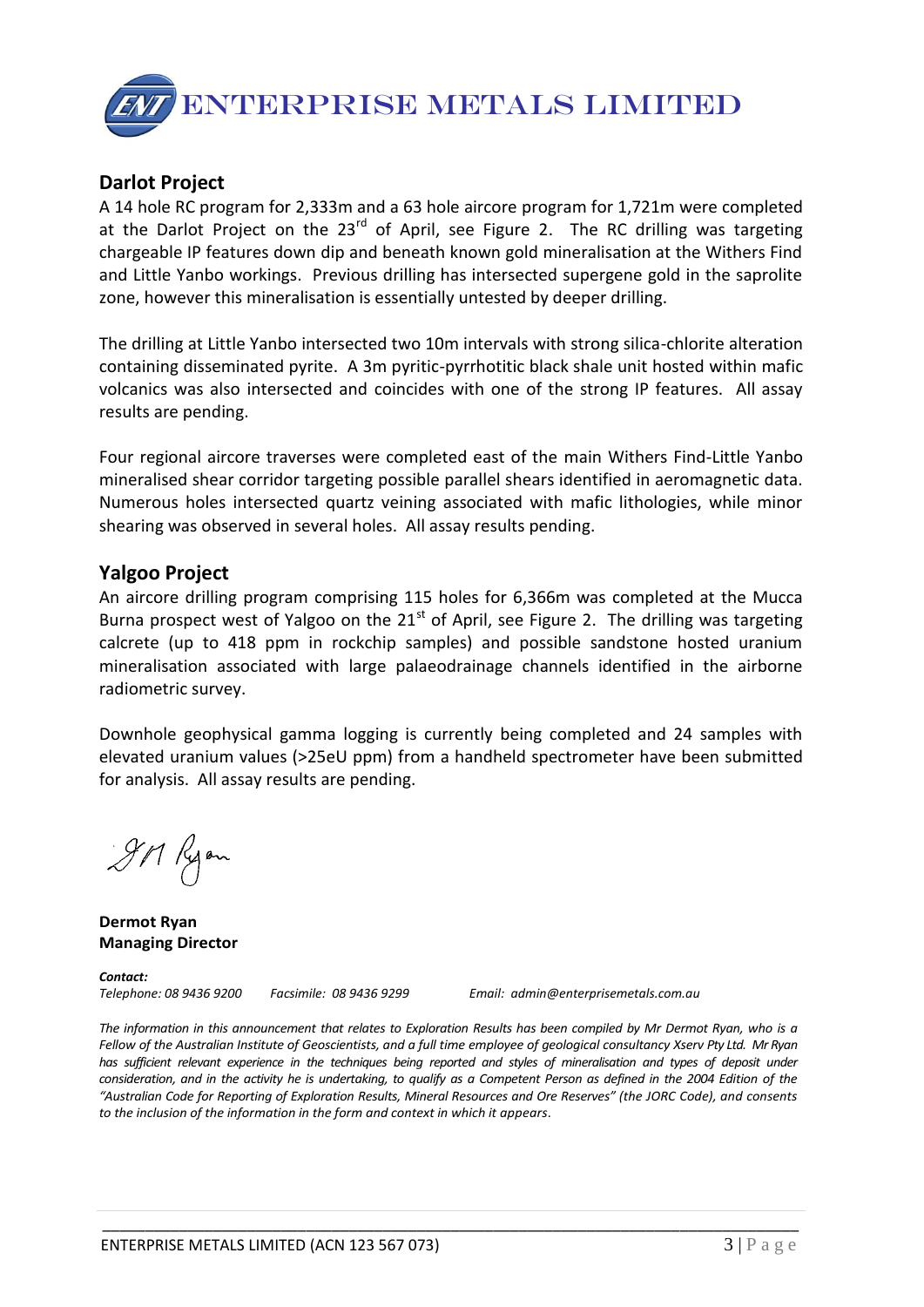



**Figure 2: Enterprise Metals Limited – Project Location**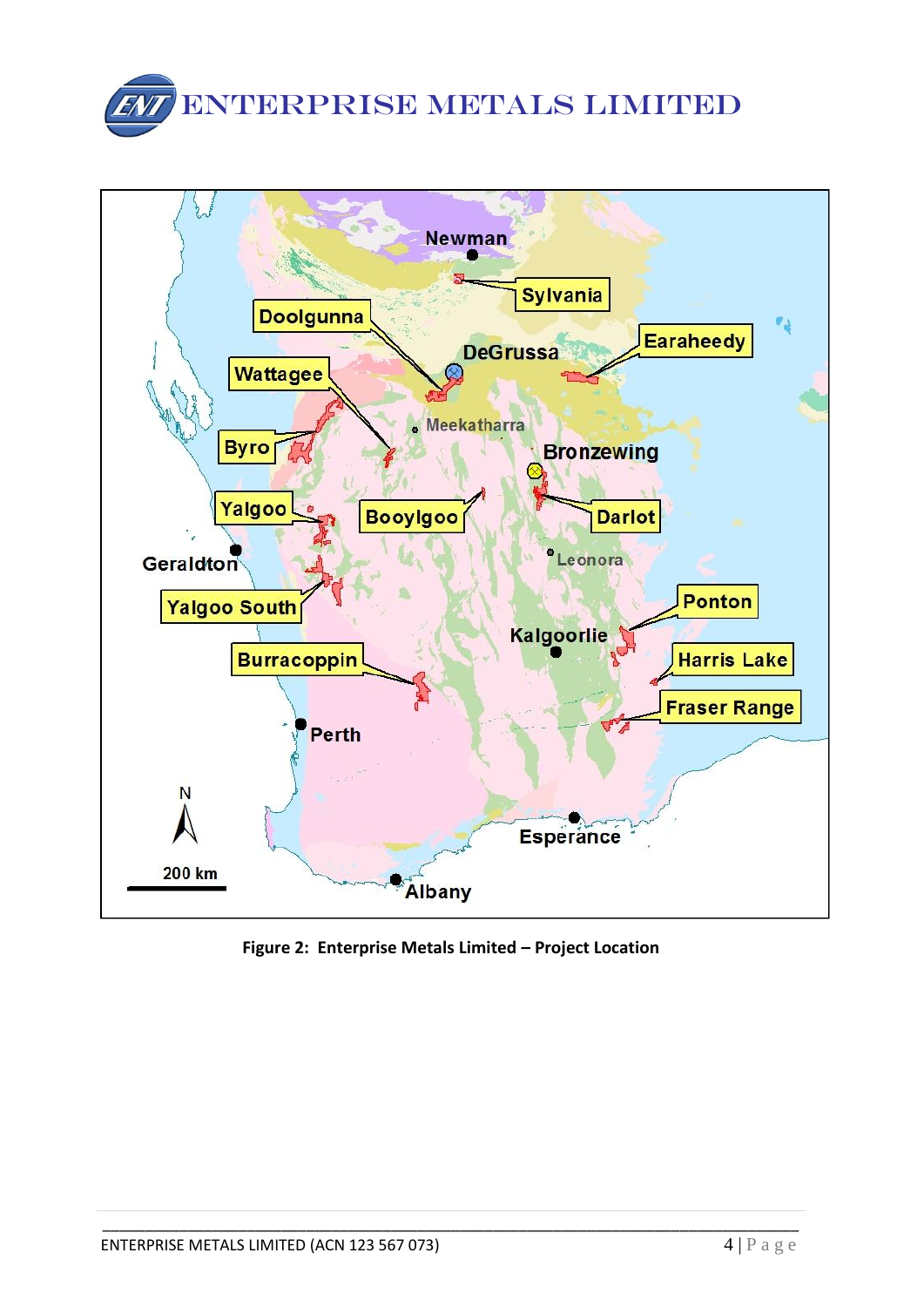ENTERPRISE METALS LIMITED

| Hole           | From         | To             | Int            | Au g/t | <b>Description</b>                                       |  |
|----------------|--------------|----------------|----------------|--------|----------------------------------------------------------|--|
| BURC032        | $\mathbf{0}$ | 4              | 4              | 0.37   | Laterite                                                 |  |
| incl.          | 1            | $\overline{2}$ | 1              | 1.07   | Laterite                                                 |  |
| BURC032        | 36           | 37             | $\mathbf{1}$   | 0.44   | Mafic Gneiss - amphibole altn, pyrrhotite                |  |
| BURC032        | 41           | 42             | 1              | 0.14   | Mafic Gneiss - ferruginous                               |  |
| BURC032        | 71           | 75             | 4              | 0.19   | Mafic Gneiss - chlorite altn, qtz veining, pyrrhotite    |  |
| BURC032        | 129          | 131            | $\overline{2}$ | 0.16   | Mafic Gneiss - chlorite altn, qtz veining, pyrrhotite    |  |
| <b>BURC033</b> | 47           | 57             | 10             | 1.39   | Gabbro - chlorite altn, epidote, qtz veining, pyrrhotite |  |
| incl.          | 49           | 50             | 1              | 1.10   | Gabbro - chlorite altn, epidote, qtz veining, pyrrhotite |  |
| incl.          | 54           | 55             | $\mathbf{1}$   | 10.50  | Gabbro - chlorite altn, epidote, qtz veining, pyrrhotite |  |
| BURC033        | 62           | 66             | 4              | 0.17   | Gabbro - chlorite altn, epidote, qtz veining, pyrrhotite |  |
| BURC033        | 68           | 69             | $\mathbf{1}$   | 0.16   | Gabbro - chlorite altn, epidote, qtz veining, pyrrhotite |  |
| <b>BURC033</b> | 70           | 79             | 9              | 0.56   | Gabbro - chlorite altn, epidote, qtz veining, pyrrhotite |  |
| incl.          | 73           | 74             | $\mathbf{1}$   | 2.36   | Gabbro - chlorite altn, epidote, qtz veining, pyrrhotite |  |
| BURC033        | 112          | 116            | 4              | 0.25   | Gabbro - epidote altn, qtz veining, pyrrhotite           |  |
| BURC033        | 126          | 128            | $\overline{2}$ | 0.38   | <b>Mafic Gneiss</b>                                      |  |
| <b>BURC033</b> | 133          | 134            | $\mathbf{1}$   | 1.07   | Gabbro - chlorite altn, epidote, qtz veining, pyrrhotite |  |
| BURC034        | 8            | 12             | 4              | 0.22   | Metagabbro                                               |  |
| BURC034        | 24           | 25             | $\mathbf{1}$   | 0.31   | Gabbro                                                   |  |
| <b>BURC034</b> | 72           | 73             | $\mathbf{1}$   | 4.96   | Felsic Gneiss - epidote altn, qtz veining,               |  |
| BURC036        | 46           | 47             | 1              | 0.35   | Mafic Gneiss - chlorite altn, qtz veining, pyrrhotite    |  |
| <b>BURC038</b> | 25           | 28             | 3              | 3.16   | Mafic Gneiss - chlorite altn, qtz veining, pyrrhotite    |  |
| BURC038        | 30           | 31             | $\mathbf{1}$   | 0.39   | Mafic Gneiss - chlorite altn, qtz veining, pyrrhotite    |  |
| BURC038        | 97           | 98             | $\mathbf{1}$   | 0.27   | Felsic Gneiss - chlorite altn                            |  |
| <b>BURC039</b> | 102          | 108            | 6              | 1.65   | Granodiorite - chlorite altn, qtz veining, pyrrhotite    |  |
| incl.          | 102          | 104            | $\mathbf{2}$   | 2.75   | Granodiorite - chlorite altn, qtz veining, pyrrhotite    |  |
| BURC040        | 45           | 47             | $\overline{2}$ | 0.38   | Mafic Gneiss - chlorite altn, qtz veining, shear zone    |  |
| BURC040        | 59           | 60             | $\mathbf{1}$   | 0.18   | Mafic Gneiss - chlorite altn, qtz veining, pyrrhotite    |  |
| BURC040        | 83           | 87             | 4              | 0.13   | Mafic Gneiss - chlorite altn, qtz vein, pyrrhotite       |  |
| BURC040        | 89           | 91             | $\overline{2}$ | 0.18   | Mafic Gneiss - chlorite altn, qtz vein, pyrrhotite       |  |
| <b>BURC041</b> | 13           | 20             | 4              | 1.79   | Mottled clay zone                                        |  |

#### **Appendix 1: Burracoppin RC Drillhole Intervals >0.1 g/t Au**

*Au Analysis -Initial 4m composites by Aqua Regia with ICPMS or AAS finish (SGS Australia) -1m resplits by 50g Fire Assay with ICPMS finish (SGS Australia)*